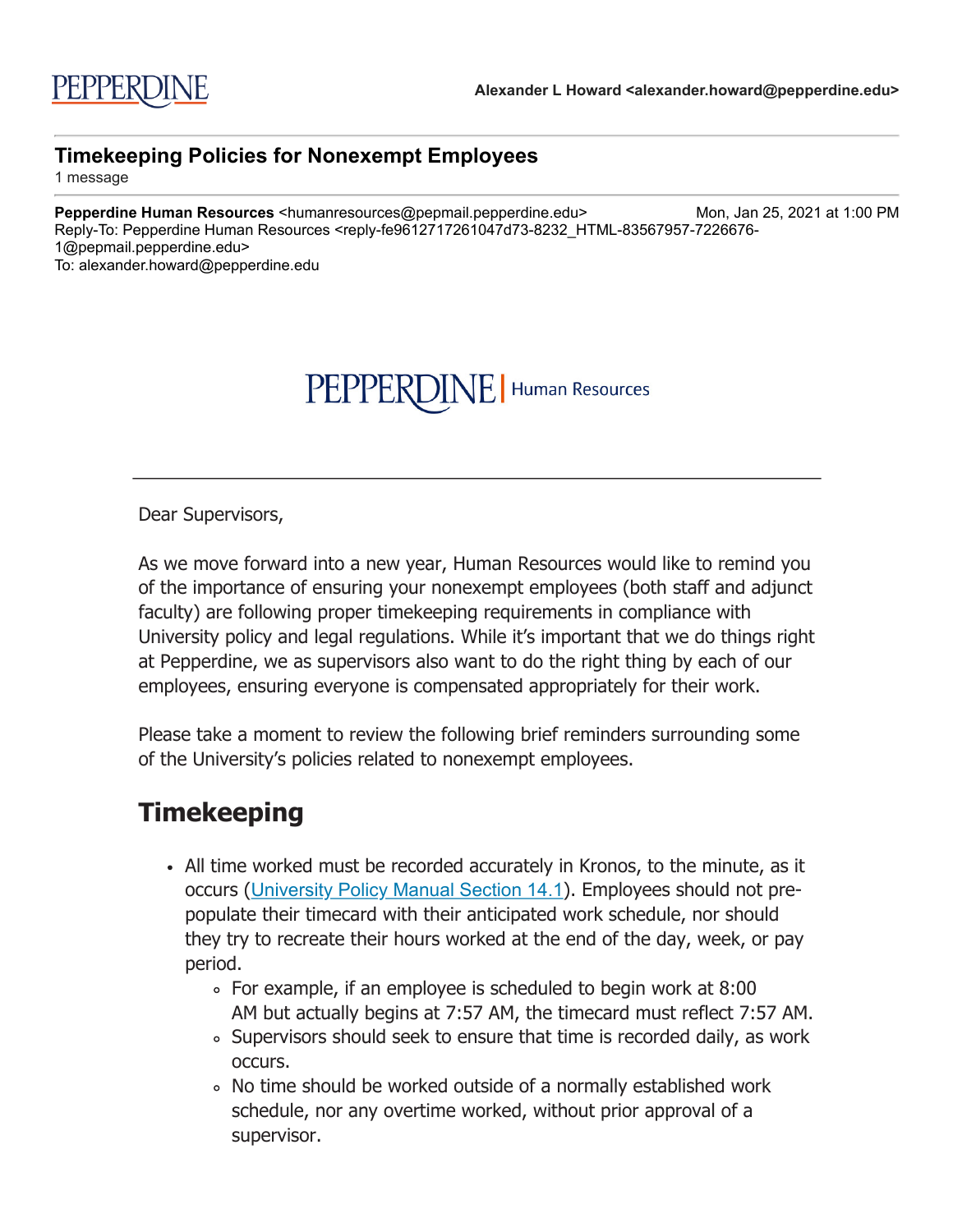Any time worked outside of a normally established work schedule (e.g. reading and responding to emails in the evening) and any overtime must be logged on the timecard.

### **Overtime**

Overtime should be scheduled only in special circumstances. An employee should seek written approval from their supervisor if they believe overtime is needed to complete a task, and do so before working any overtime ([University Policy Manual Section 15.5](http://click.pepmail.pepperdine.edu/?qs=9d331471229cf87ea9c35354eda7177bbf22795229ee0b182ece4225f2407efc3d5593f863a77b0e2698420e4b51c2b6d6136edfd120ba3a)). Any overtime worked must be recorded on the timecard.

## **Meal Periods**

- A nonexempt employee working at least five (5) hours per shift is entitled to, and required to take, an unpaid, duty-free meal period of at least thirty (30) minutes that starts by no later than the end of the fifth hour of work ([University Policy Manual Section 14.5](http://click.pepmail.pepperdine.edu/?qs=9d331471229cf87e3748de41b7a5b614e8bfb2831cd37ee441e88a60819e9ba8108ad56d214d0faa26c01a4f5993f5a3ae5061b54a2e4853)).
	- For example, employees who start working at 8:00 AM must begin their meal period no later than 12:59 PM.
	- Employees who start working at 7:57 AM must begin their meal period no later than 12:56 PM.
- A nonexempt employee who works ten (10) hours on a shift is entitled to, and required to take, an unpaid, duty-free meal period of at least thirty (30) minutes that starts by no later than the end of the tenth hour of work.
- Meal periods are completely duty-free and uninterrupted, and employees are permitted to leave the work area and premises. Supervisors must not call or text employees during their meal periods or otherwise deviate from these rules.

### **Rest Periods**

- Nonexempt employees are expected to take a fifteen (15)-minute, paid rest break for each four (4) hours worked or major portion thereof, generally one to be taken in the work period prior to the meal period and one in the [work period following the meal period \(](http://click.pepmail.pepperdine.edu/?qs=9d331471229cf87e3748de41b7a5b614e8bfb2831cd37ee441e88a60819e9ba8108ad56d214d0faa26c01a4f5993f5a3ae5061b54a2e4853)University Policy Manual Section 14.5).
- Rest breaks are paid time and thus not recorded on the timecard.
- Rest periods are to be completely duty-free and uninterrupted, and employees are permitted to leave the work area and premises. Supervisors must not call or text employees during their rest periods or otherwise deviate from these rules.
- Supervisors should remind and encourage employees to take their meal and rest breaks.